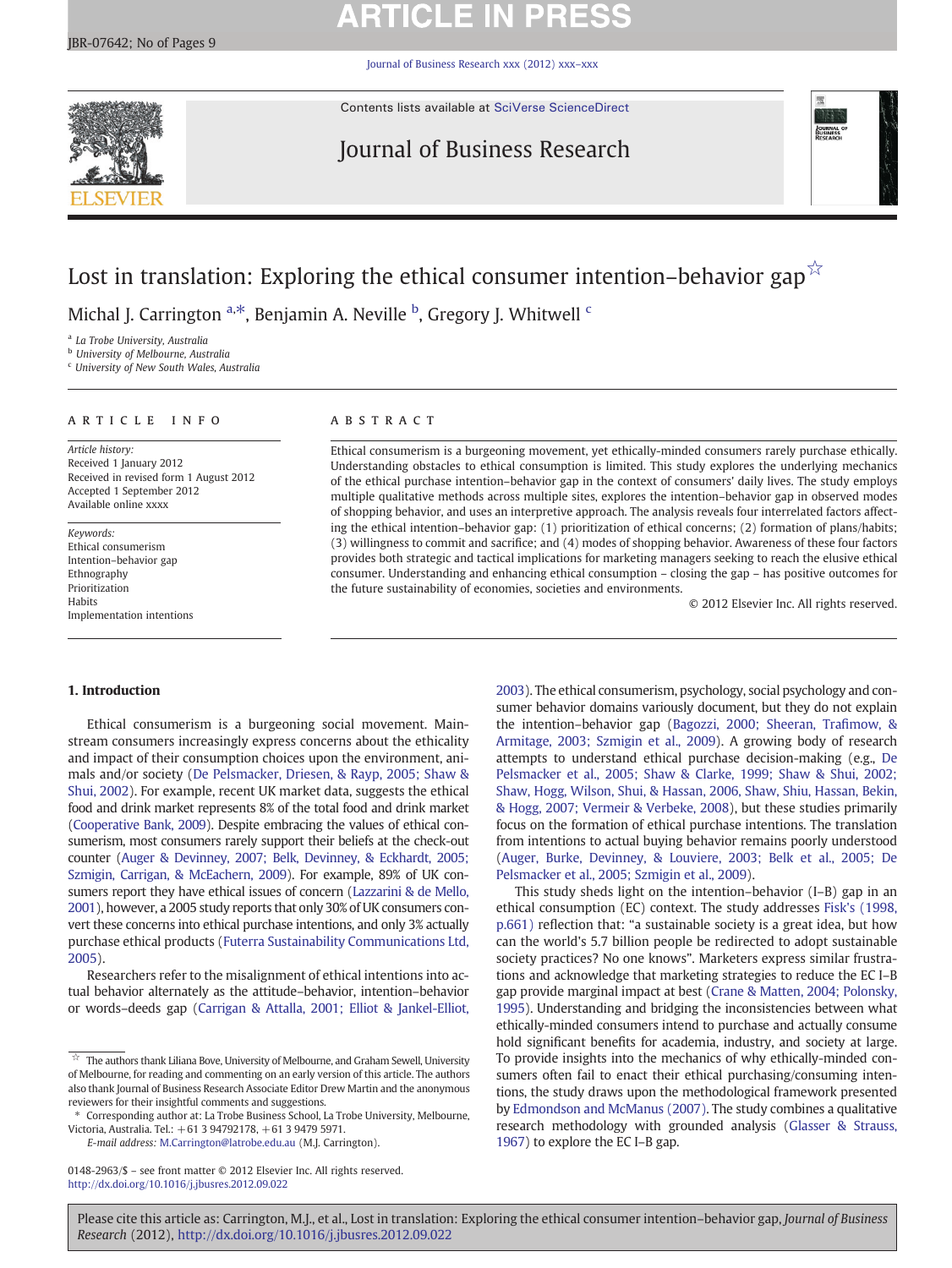#### 2 M.J. Carrington et al. / Journal of Business Research xxx (2012) xxx–xxx

Table 1 Informant characteristics.

| Pseudonym     | Generation  | Occupation                                                   | Partner/family             |
|---------------|-------------|--------------------------------------------------------------|----------------------------|
| David         | Gen X       | (a) Local government-waste collection program                | Partner, 2 children        |
| <b>Brigit</b> | Gen X       | (a) Local government-sustainability $(F/T)$                  | Partner                    |
|               |             | (b) Coordinates an environmental awareness group (volunteer) |                            |
| Helen         | Gen Y       | $NGO$ -sustainability $(F/T)$                                | Single                     |
| Sally         | Gen X       | Educator (Higher Ed.)-Sustainability (F/T)                   | Partner, 1 child           |
| Beth          | Gen X       | Undisclosed                                                  | Partner                    |
| Rachel        | Baby Boomer | (a) Educator (retired)                                       | Partner, grown-up children |
|               |             | (b) Coordinates a local Transition Towns group (volunteer)   |                            |
| Claire        | Baby Boomer | Consultant $(F/T)$                                           | Partner, grown-up children |
| Peter         | Gen X       | Government-sustainability (F/T)                              | Single                     |
| Camille       | Gen X       | Research $(F/T)$                                             | Partner, 1 child           |
| Anita         | Gen X       | Dietician $(P/T)$                                            | Single                     |
| Meagan        | Gen Y       | Government-sustainability (F/T)                              | Partner                    |
| Tom           | Gen Y       | Accountant $(F/T)$                                           | Partner                    |
| Rosa          | Gen Y       | Government-finance                                           | Single                     |

#### 2. Background

This section has two purposes: (1) to provide a critical examination of the literature on the EC I–B gap; and (2) to establish qualitative research as an appropriate method for understanding this gap.

### 2.1. Ethical consumer decision making

Ethical consumers 'have political, religious, spiritual, environmental, social or other motives for choosing one product over another' [\(Harrison, Newholm, & Shaw, 2005\)](#page--1-0), and they express concern about their consumption choices' impact. What is ethical, however, encapsulates different expressions, concerns, and issues for each individual. Ethical consumption relates to the ethics of consumption, which concerns the ethics of capitalist market systems and the reduction of consumption overall ([Barnett, Cafaro, & Newholm, 2005\)](#page--1-0). Ethical consumption also serves as a medium for ethical/moral action based on subjective moral judgments applied to individual products/brands across the production, consumption and disposition cycle [\(Brunk, 2010\)](#page--1-0).

Ethical consumerism researchers attempting to understand the purchase decision-making of ethically-minded consumers tend to apply cognitive modeling approaches [\(Fukukawa, 2003](#page--1-0)), most commonly the Theory of Planned Behavior (TPB) ([Ajzen, 1991; Chatzidakis, Hibbert,](#page--1-0) [& Smith, 2007; De Pelsmacker & Janssens, 2007; Vermeir & Verbeke,](#page--1-0) [2008](#page--1-0)). These researchers focus on integrating factors into the TPB framework that influence the formation of ethical purchasing intentions, such as internal ethics [\(Shaw & Clarke, 1999; Shaw & Shui, 2002\)](#page--1-0), information quality and quantity ([De Pelsmacker & Janssens, 2007\)](#page--1-0), and personal values ([Vermeir & Verbeke, 2008\)](#page--1-0). These studies tend to focus on forming stated intentions, and assume that ethical purchase intentions directly determine actual buying behavior ([Fukukawa, 2003\)](#page--1-0). This assumption ignores empirical studies in the broader contexts of consumer behavior and social psychology suggesting that purchase intentions do not usually translate into actual buying behavior ([Ajzen, Brown, & Carvajal, 2004;](#page--1-0) [Bagozzi, 2000; Morwitz, Johnson, & Schmittlein, 1993; Young, DeSarbo,](#page--1-0) [& Morwitz, 1998](#page--1-0)).

#### 2.2. The ethical consumption intention–behavior gap

A few researchers move beyond cognitive intention formation to gain insight into the translation between EC intentions and actual behavior. For example, [Carrigan and Attalla \(2001\)](#page--1-0) reveal that social desirability bias plays a significant role in their respondents' ethical I–B gap. [Auger and Devinney \(2007\)](#page--1-0) extend this finding by positing that social desirability bias inherent in the self-reported surveys favored by researchers in the ethical consumerism field inflates espoused ethical purchase intentions.

Most recent studies tend to assume some ethical intentions are authentic; however, internal and external factors affect actual purchase decisions. These conceptual and exploratory insights extend the overall understanding of the EC I–B gap, yet the research only provides a partial, emergent understanding of this phenomenon ([Szmigin et al., 2009\)](#page--1-0). For example, [Carrington, Neville, and Whitwell \(2010\)](#page--1-0) conceptually argue that the extent to which consumers translate their ethical intentions into buying behavior depends upon their prior planning (e.g., implementation intentions; see [Gollwitzer, 1999\)](#page--1-0), their control over the buying experience (e.g., actual behavioral control; see [Ajzen & Madden,](#page--1-0) [1986\)](#page--1-0), and aspects of the buying environment (e.g., situational context; see [Belk, 1975](#page--1-0)). This conceptual model remains unexplored empirically.

Some exploratory research indicates that the EC I–B gap's perpetuation by consumer's employment of cognitive strategies to minimize remorse and to justify contradicting their ethical intentions (e.g., [Chatzidakis et al., 2007; Szmigin et al., 2009\)](#page--1-0). In this vein, [Szmigin et al. \(2009\)](#page--1-0) find that a lack of cognitive dissonance facilitates the EC I–B gap. The ability of ethical consumers to readily rationalize or neutralize their 'unethical' purchasing behavior partially explains the absence of cognitive dissonance [\(Szmigin et al., 2009](#page--1-0)). [Chatzidakis et al. \(2007\)](#page--1-0) draw upon neutralization theory to propose that the ability to rationalize unethical purchasing behavior as being acceptable, though not ethical, facilitates the observed EC I–B gap.

#### 2.3. Methodological limitations

The ethical consumerism literature favours quantitative methods, in particular self-reported surveys ([Auger & Devinney, 2007](#page--1-0)). The decision-making process and translation between purchase intentions and shopping practices is highly complex and the established survey-based methods for observing ethical consumption fail to capture this complexity [\(De Pelsmacker et al., 2005; Freestone & McGoldrick,](#page--1-0) [2008; Shaw, Newholm, & Dickinson, 2006; Szmigin et al., 2009\)](#page--1-0). An ethical research context amplifies social desirability bias ([Carrigan & Attalla,](#page--1-0) [2001](#page--1-0)), further limiting the accuracy of the extant survey-based research [\(Auger & Devinney, 2007; Belk et al., 2005](#page--1-0)). In addition, traditional quantitative methods studies on ethical behavior are more suitable to verify theory ([Deshpande, 1983](#page--1-0)). This nascent field of EC I–B research, however, requires a theory construction approach.

In summary, the literature on the EC I–B gap is sparse and provides limited understanding of the gap. Furthermore, previous survey-based methodological approaches fail to grasp ethical consumption's complexity or to develop compelling theory to explain the phenomena. In light of these theoretical and methodological shortcomings, and in line with other recent research on ethical and sustainable consumption, this study uses a qualitative approach (e.g., [Belk et al., 2005, Szmigin](#page--1-0) [et al., 2009](#page--1-0)), which is especially effective for constructing theory [\(Corbin & Strauss, 2008; Edmondson & McManus, 2007](#page--1-0)). Employing

Please cite this article as: Carrington, M.J., et al., Lost in translation: Exploring the ethical consumer intention-behavior gap, Journal of Business Research (2012), <http://dx.doi.org/10.1016/j.jbusres.2012.09.022>